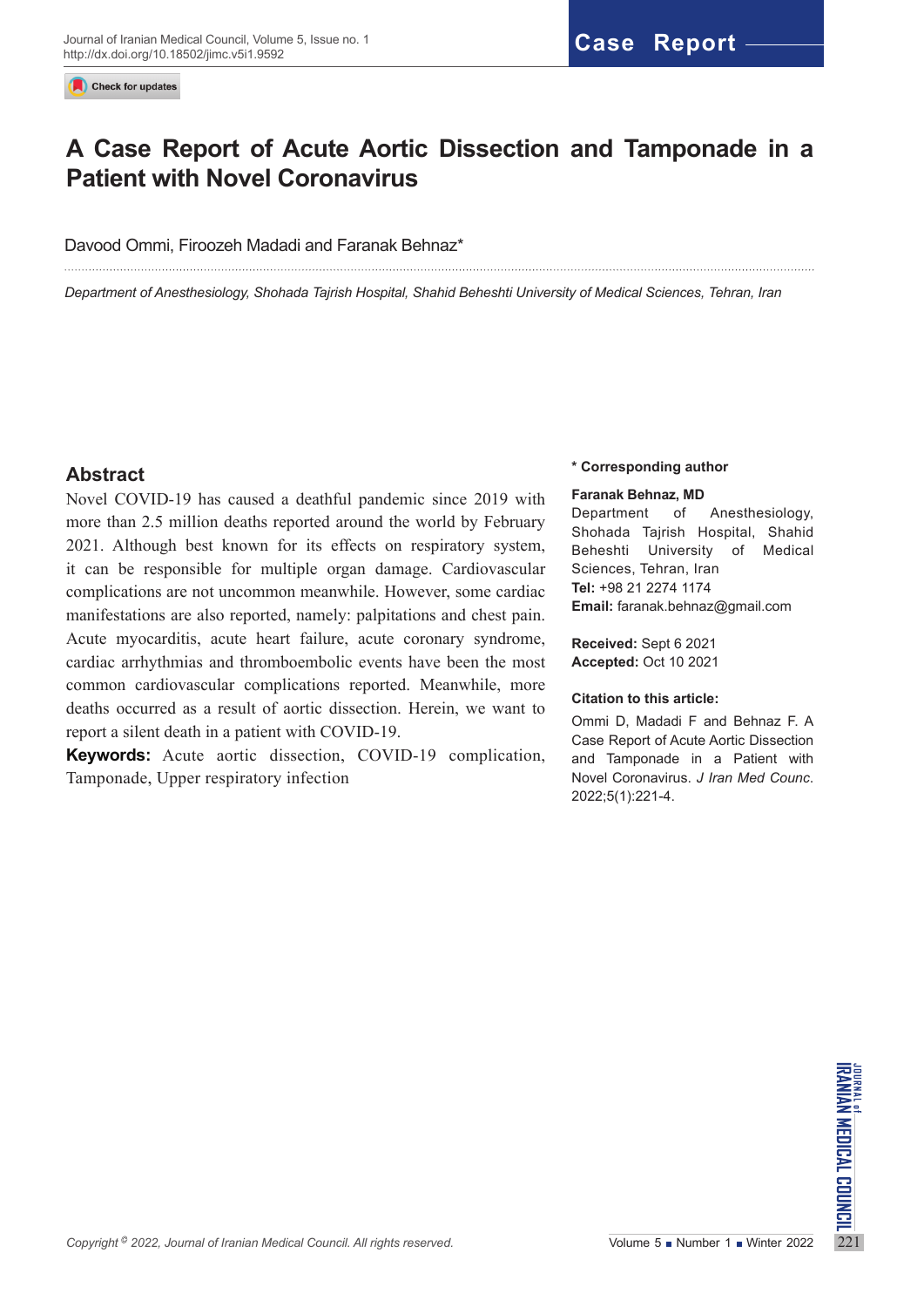## **Introduction**

The novel coronavirus 2019 beginning from china has caused a pandemic since late 2019, predominantly affecting respiratory system. The most common presentations involve respiratory system and include sore throat, sputum production, dry coughs, sneezing, dyspnea, rhinorrhea and pneumonia (1,2). Other manifestations include weakness and myalgia, gastrointestinal, hepatic and hematologic presentations, anosmia, CNS and neurologic symptoms, fluid and electrolyte derangements and failure of multiple organs (3).

Some cardiac manifestations are also reported, namely: palpitations and chest pain. Acute myocarditis, acute heart failure, acute coronary syndrome, cardiac arrhythmias and thromboembolic events have been the most common cardiovascular complications reported. Meanwhile, more deaths occurred as a result of aortic dissection (4,5). Hereunder we report a silent death according to cardiovascular complication in a patient with COVID-19.

### *Case report*

A 62-year-old female was brought to Shohadaye Tajrish hospital, Tehran, Iran by EMS. Unfortunately, evidence showed patient was dead several hours prior to admission, and resuscitation was of no help.

She had history of chronic hypertension, under control by atenolol and losartan and was also smoker, approximately 20 packs a year. Three days before admission, she left work due to fatigue, low grade fever and coughing; she was found dead thereafter.

Autopsy and sampling showed positive PCR for COVID-19 and cause of death named to be aortic dissection rupture and tamponade. Lung CT scan was also compatible with coronavirus (Figure 1).



Ethics committee of Shahid Beheshti University of Medical Sciences approved presenting this case (IR. SBMU.RETECH.REC.1399.354).

### **Discussion**

Inflammation plays an important role in the development of aortic dissection, as found in many patients. Although dissection may occur due to collagen tissue diseases, it is often caused by the rupture of an atherosclerotic plaque as the blood passes through the intima-media layers and progresses distally. Also, inflammation plays an important role in this plaque rupture (6).

Type 1 Acute Aortic Dissection (AAD) is a serious clinical condition that requires urgent surgical intervention as it is associated with high mortality and morbidity. Causes such as atherosclerotic foci, degeneration, and tissue diseases may play a role in the emergence of this condition (6).

There is a concern about the relationship between a viral infection and aortic dissection. Recently, an increased admission for aortic dissection and higher hospital mortality of urgent aortic dissection surgery during the influenza season compared with noninfluenza season were noticed. An association between viral syndromes and aortic dissection, especially in winter months has been recently noticed regardless of climate. Inflammatory, immunemediated injury, increased sympathetic activity or medication uses are some of the reasons that may contribute to aortic dissection in a patient with influenza infection but after influenza vaccination, the rate of dissection was lowered (7).

It is not obvious whether COVID-19 directly results in vascular complications or the preexisting vascular pathologies are being complicated by coronavirus. There are some reports about the coronavirus invading directly to endothelial cells of vessels by dysregulation of angiotensin-converting enzyme 2 receptors or it might be secondary to inflammation and cytokine storm (8,9).

The case we reported was a middle-aged woman with well-controlled hypertension who sacrificed silent death. One hypothesis would be that she had previous unrecognized aortic aneurysm or dissection which ruptured due to frequent cough Figure 1. Lung CT scan of the patient after death.<br>and hypertension exacerbation secondary to her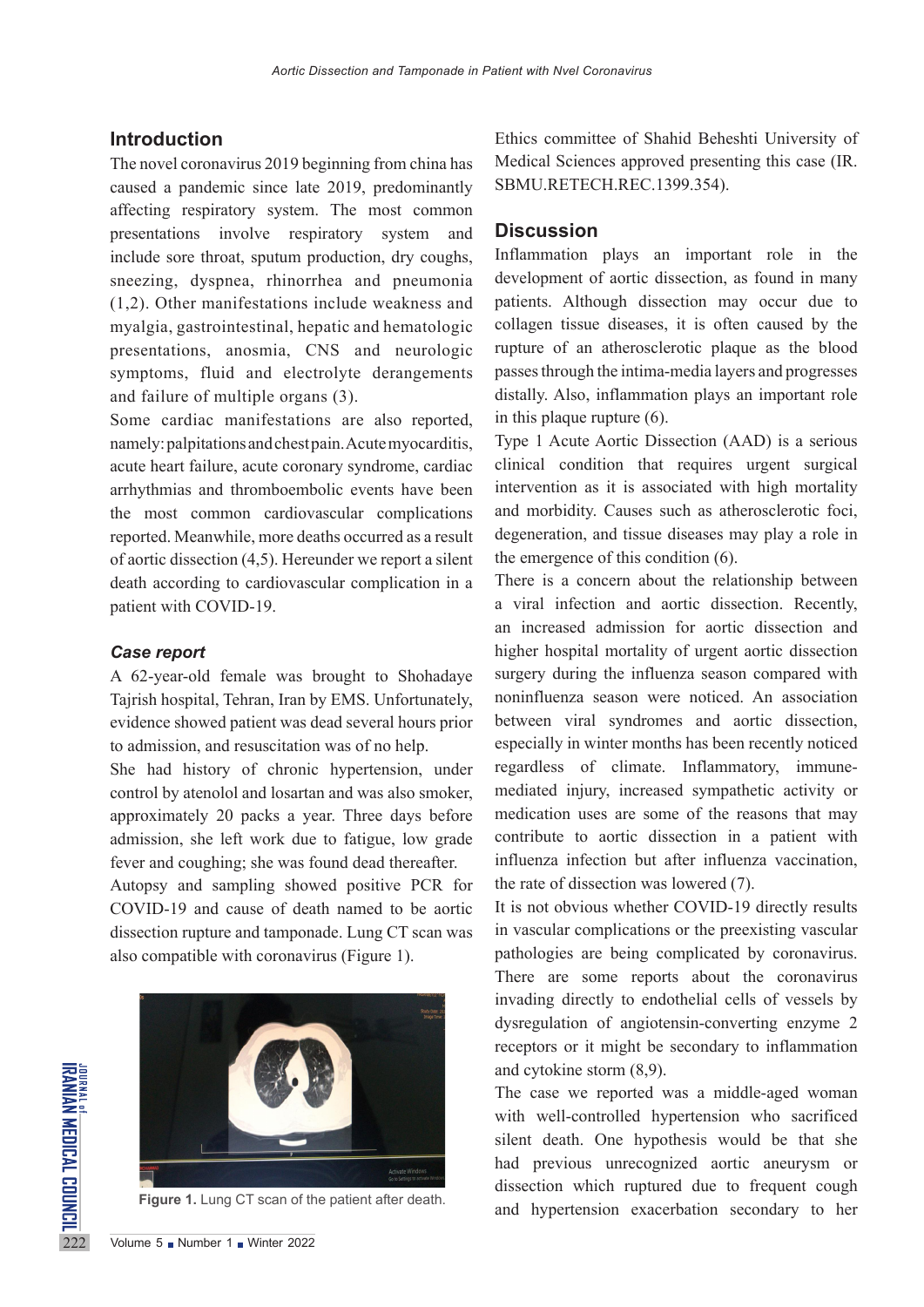recent COVID-19 however, the patient's medical revealed no aortic pathology. Therefore, we would like to suggest the important role of histopathologic changes or inflammatory responses to COVID-19 in cardiovascular complications such as aortic dissection.

Shiva Tabaghi and Mohammadali Akbarzadeh reported a case of Covid-19 who developed with chest pain, loss of consciousness and cardiogenic shock on the 8th day of admission and was diagnosed with type A aortic dissection who expired before being transferred to operating room (7). Patel *et al* also reported a case of cervical artery dissection associated with coronavirus initially manifested with worsened typical migraine headache (10). In addition, Fukuhara *et al* described a case of Debakey type 1 aortic dissection presented with severe chest and abdominal pain, who was not tested for coronavirus because of low probability due to clinical criteria; and was diagnosed only after operation and presence of respiratory complications who fortunately survived  $(11)$ .

In NYC, there was a decline in prevalence of acute type A aortic dissection and concurrent increase in silent deaths in 2020 in comparison to previous years which may be the consequence of lower rates of elective cardiac surgeries during COVID-19 outbreak (12). Similarly, during influenza outbreak an increase in prevalence of aortic dissection was mentioned, which subsequently decreased by initiating the vaccination (13,14).

The main concern is whether coronavirus associated inflammation and immune response may be the casualty for aortic dissection. Yet, there are few studies about such relationship and might need further investigations.

## **Acknowledgements**

We thank Anesthesiology research center of Shahid Beheshti University of Medical Sciences for their collaboration.

## **Conflict of Interest**

The authors declare that there is no conflict of interest

## **Funding**

This research received no specific grant from any funding agency in the public, commercial, or not-forprofit sectors.

## **References**

1. Rodriguez-Morales AJ, Cardona-Ospina JA, Gutiérrez-Ocampo E, Villamizar-Peña R, Holguin-Rivera Y, Escalera-Antezana JP, et al. Clinical, laboratory and imaging features of COVID-19: A systematic review and metaanalysis. Travel Med Infect Dis 2020;34:101623.

 2. Rothan HA, Byrareddy SN. The epidemiology and pathogenesis of coronavirus disease (COVID-19) outbreak. J Autoimmun 2020;109:102433.

3. Lai CC, Ko WC, Lee PI, Jean SS, Hsueh PR. Extra-respiratory manifestations of COVID-19. Int J Antimicrob Agents 2020;56(2):106024.

4. Koeppen M, Rosenberger P, Magunia H. COVID-19 related cardiovascular comorbidities and complications in critically ill patients: a systematic review and meta-analysis. Clin Med Insights Circ Respir Pulm Med 2021; 15:1179548421992327.

5. Long B, Brady WJ, Koyfman A, Gottlieb M. Cardiovascular complications in COVID-19. Am J Emerg Med 2020;38(7):1504-7.

6. Oz K, Iyigun T, Karaman Z, Çelik Ö, Akbay E, Akınc O, et al. Prognostic value of neutrophil to lymphocyte ratio and risk factors for mortality in patients with Stanford type A aortic dissection. Heart Surg Forum 2017;20(3):E119-23.

*Copyright* <sup>©</sup> 2022, *Journal of Iranian Medical Council. All rights reserved.<br>
<i>Copyright* <sup>©</sup> 2022, *Journal of Iranian Medical Council. All rights reserved.<br>
<i>Copyright* © 2022, *Journal of Iranian Medical Council. Al* 7. Tabaghi S, Akbarzadeh MA. Acute type A aortic dissection in a patient with COVID-19. Future Cardiol 2021 Jul;17(4):625-9.

8. Chen L, Li X, Chen M, Feng Y, Xiong C. The ACE2 expression in human heart indicates new potential mechanism